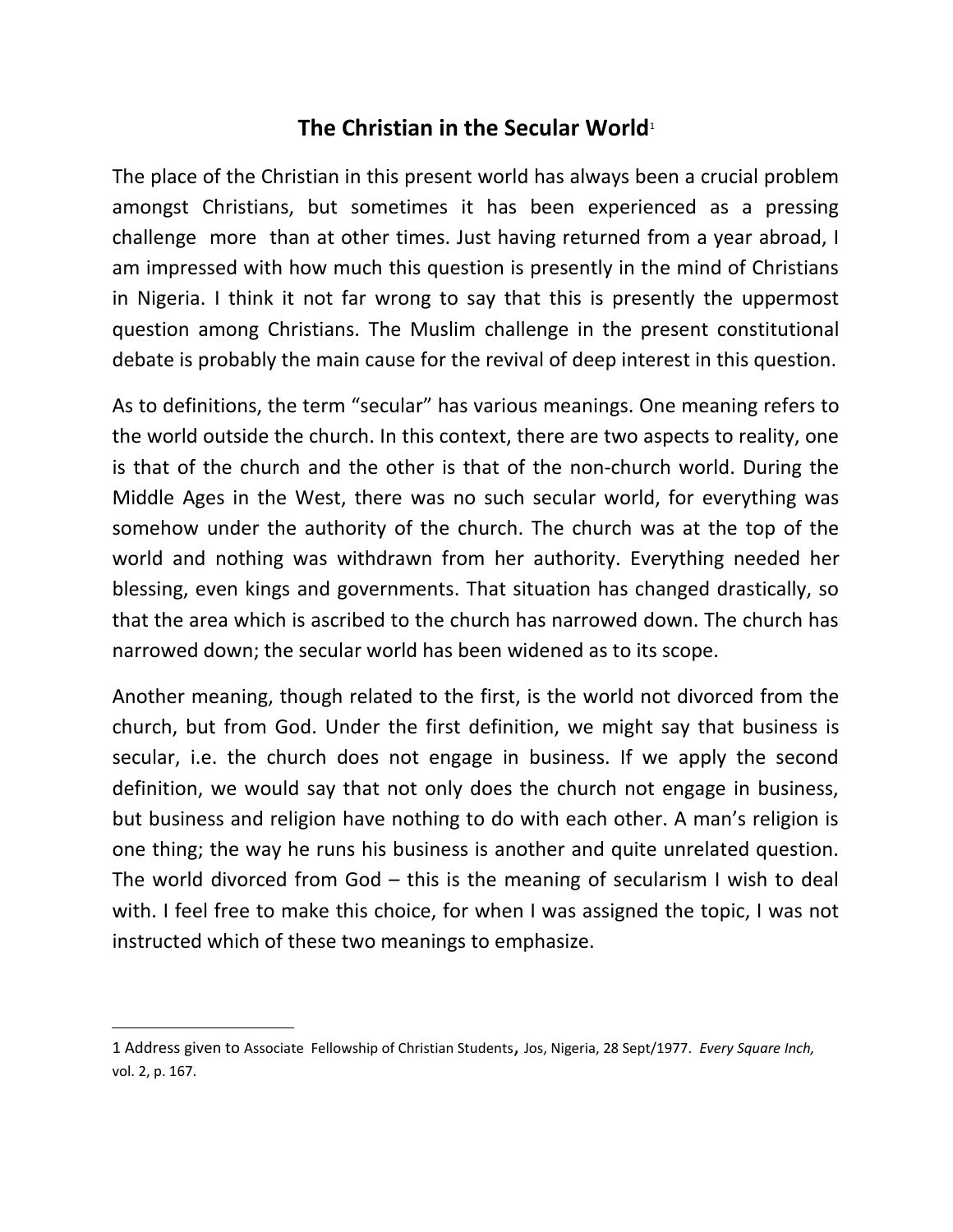In terms of the second definition, the phrase "secular world" is utter nonsense, for there is no secular world, a world divorced from God or religion. The first chapter of Scripture teaches us that God created all reality and He found it beautiful. If God created it, and if He upholds it, if Christ died for it, then how can we speak of a secular world? The term is totally illegitimate for a Christian. Yet, even Christians use it time and again. Why? The reason is historical. Allow me to trace it for you.

The early church existed in a culture that was deeply influenced by Greek ideas. The church itself was influenced also by them. One of the prominent ideas in that world was Plato's notion of a separation between the spiritual and the material. He taught that real, true reality was the spiritual and that matter, things, the physical were inferior to the spiritual. Thus a man was seen as basically a spiritual soul that was imprisoned in the inferior physical body. The world that Scripture tells us was made by God and which God loves, was seen as basically negative, as evil, as inferior. Physical work was seen as inferior to that of the philosopher or teacher, for such work deals with the material.

This idea is called *dualism.* Reality is made up of two aspects, one of which is superior to the other. This philosophy was taken over by Christians and remains with us, but it is a Pagan idea, not Christian.

It was further developed by Christian theologians, especially by Aquinas, who taught that we cannot know anything about the spiritual world except by revelation, the Bible. Only the Bible can give us information about spiritual things, such as God, salvation, the soul, the church. How could man know anything about the physical, the material world? Well, he did not need revelation for that, but he could investigate that reality simply by the use of his own reason. Let me put it in diagram form:

|                                                                                 | Grace Divine Revelation spiritual soul theology church higher |  |  |                                |  |       |
|---------------------------------------------------------------------------------|---------------------------------------------------------------|--|--|--------------------------------|--|-------|
|                                                                                 | Nature Human Reason                                           |  |  | material body philosophy world |  | lower |
| Aquinas intended to keep these two levels together. He said that what human     |                                                               |  |  |                                |  |       |
| reason discovered in the lower area was never to contradict the truth of divine |                                                               |  |  |                                |  |       |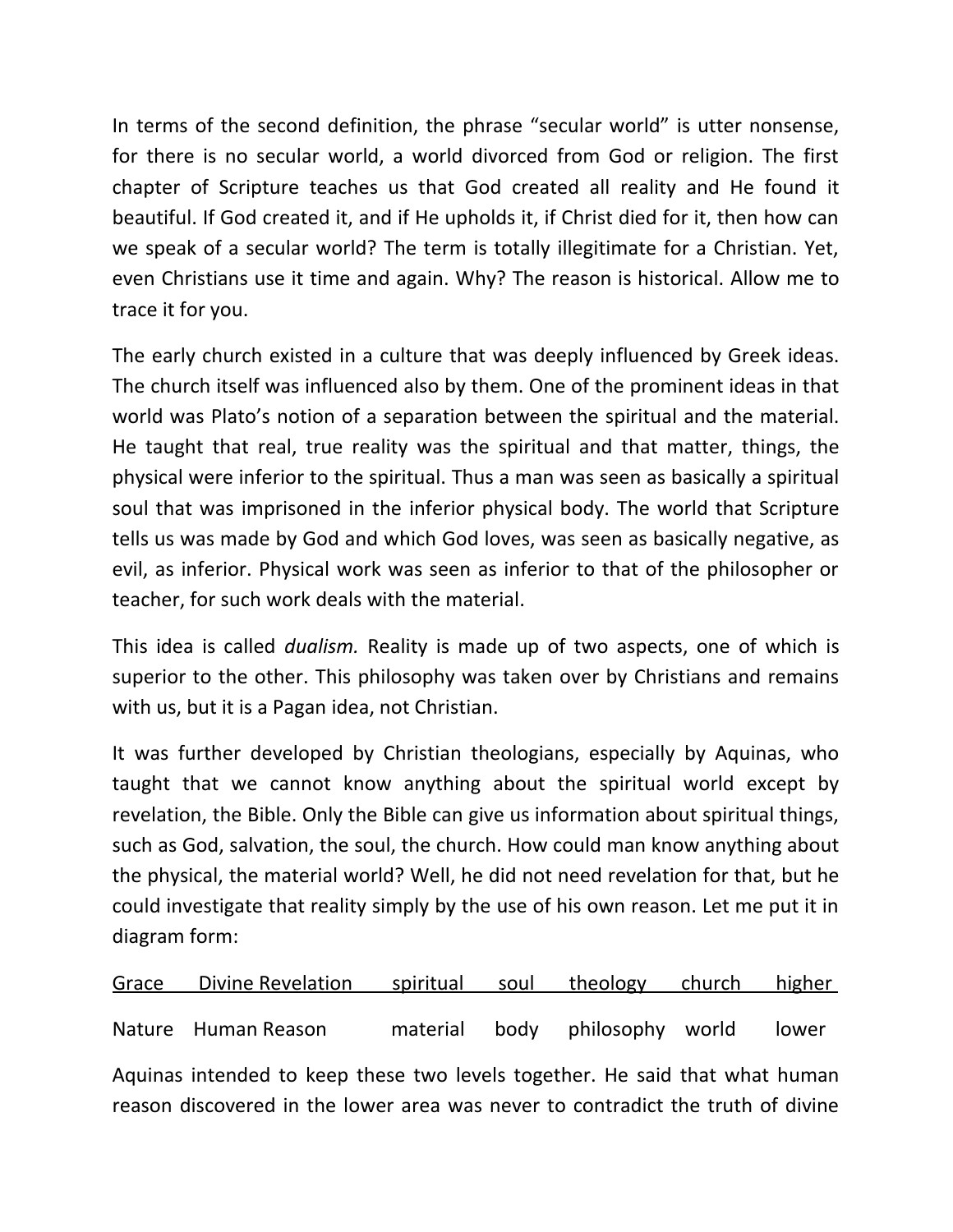revelation, for the latter was the higher of the two. However, later theologians and philosophers separated the two and Humanism appeared on the scene. It said that the human mind is perfect and not touched by sin. It therefore does not need revelation from God to know what is true and right in these lower matters.

The result is a widespread belief in the church that

- (1) These lower concerns are inferior to the higher. The clergy has a higher calling than the businessman or politician. Real Christian service is found only in the church.
- (2) The Bible teaches us how to run a church, but it has little or nothing to say about politics, business, economics. In these areas we simply do our own thinking; we do not need the Bible for them.

These ideas were accepted not only by lukewarm or indifferent Christians, but even sincere evangelicals have adopted them. Western evangelical missionaries of the last century brought the Gospel in those terms. That is the form in which the Gospel also came to Nigeria. And that is why we are now asking the question how to relate the Gospel to the world. Many of us have been taught this dualistic vision and we do not quite understand where it comes from. We sense now that it is not right, for the Bible does not support it, but it has been so ingrained in Christian thinking that we do not know how to account for it. Yet, we are beginning to feel uncomfortable with this idea, for we see that we are now not prepared as Christians to face the Muslim challenge.

Earlier I said that the term "secular world" is nonsense. It is, if you remember that this whole world is God's, who loved it so much that He gave us His only Son to save it from destruction. Some people may think that the world is not God's or that God has little to do with it, but that does not change the fact that it *is* God's. There is no secular world. The whole world is His and therefore, the whole world is *holy*. If anyone is at home in the world, it is the Christian. If anyone is foreign in this world, it is the non-Christian, for he does not recognize the King and His laws or constitution.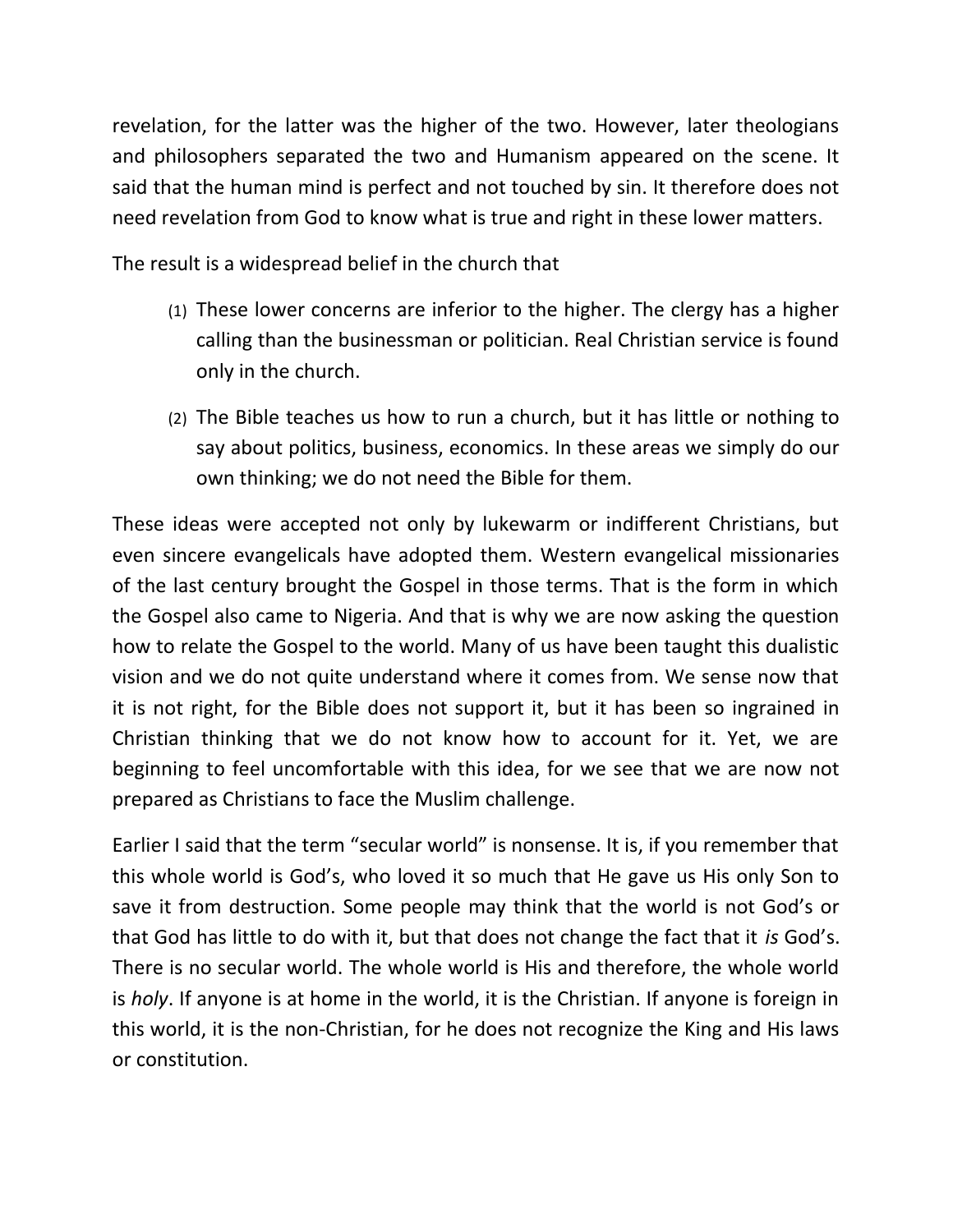At the beginning, God commanded our first father to develop the earth and to rule it under God, to use it, to exploit it in the good sense. First, that meant only farming and animal husbandry. That was service to God. Slowly the secrets God placed in creation were discovered by man. He began to make music and instruments. With Noah we read about boats and carpentry. Slowly man learned how to work with nature; he discovered the laws God put in nature. Slowly man's occupations increased. All this was genuine service to God. Adam was both head of his family as well as king; there was no government apart from his family. Later, we read of the government as separate from family. Human society as well as work became increasingly complex. Business appeared and other trades. In short, all of creation, including human society, experienced a widening, a development with differentiation within each sphere of life.

Unfortunately, because of sin, the work man did was often done in disregard of God and his laws. Man worked as he pleased. He would use his neighbour for his own ends. Man often worked against God and his neighbour.

However, the command to use this earth, to develop it, stands as call to service. Many are the teachings of Scripture that have direct relations to this work and various occupations. But we tend to restrict their application to the church and the personal.

Now, briefly, the question of *how* the Gospel relates to the world. In discussing this assignment with me, someone mentioned manufacturing as an example. Manufacturing as commonly practiced is the producing of goods as efficiently as possible for a profit. Machines are devised for maximum efficiency and the worker operates the machine, but his talents, his comfort etc. are not taken into consideration or perhaps minimally. He has to adjust to the rhythm of the machine, even if operating it tends to dull his senses. The purpose is to make profit. Whether or not a product is good or useful is a secondary concern.

Over against such a secular view, that is, a view divorced from God, the Scripture puts a number of teachings relevant to industry. Talents and gifts – all have certain talents from God that must be developed. Some to manage, some to devise machinery, some to labour. We must all use these talents to build up each